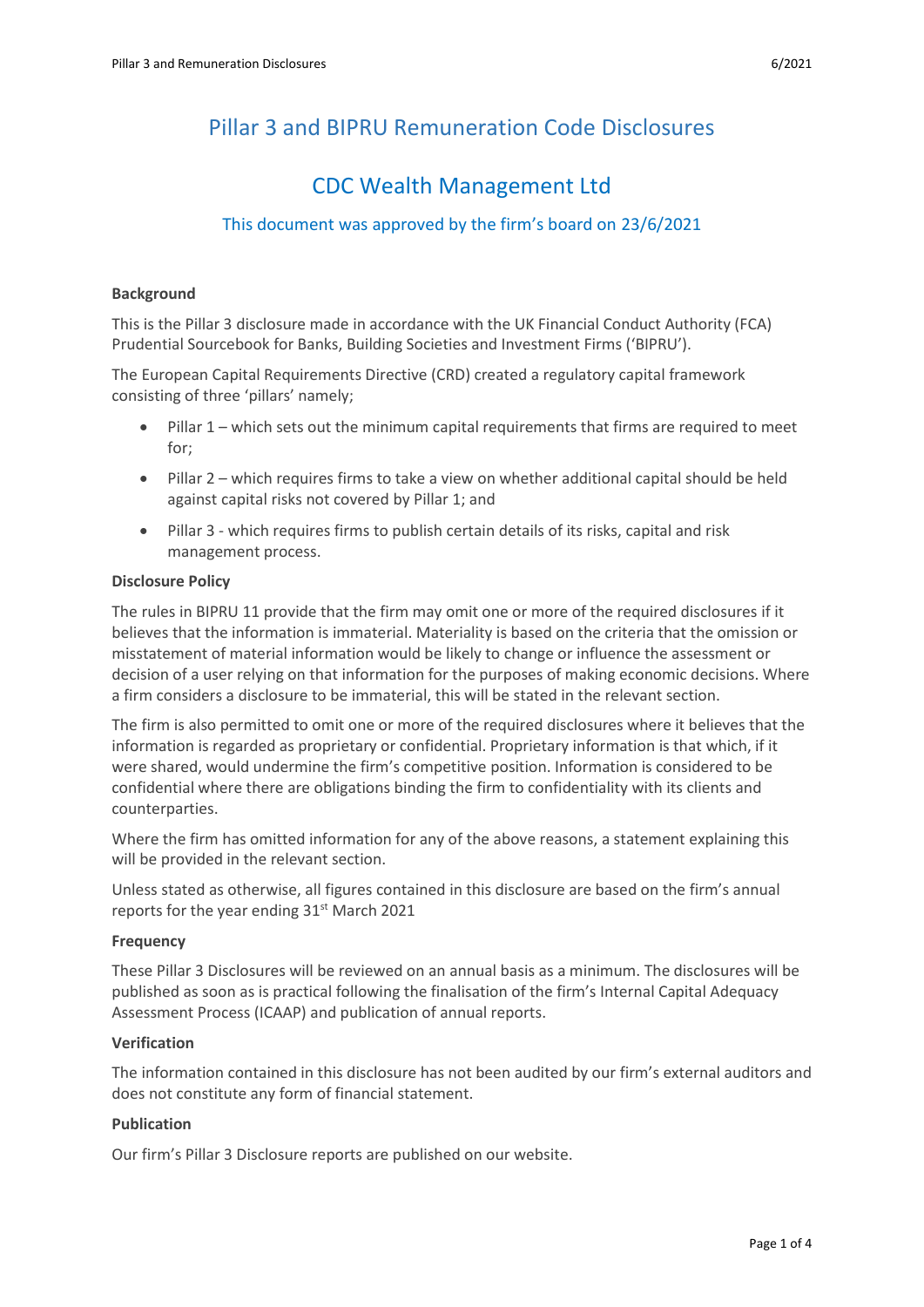#### **Scope and application of Directive requirements**

The disclosures in this document are made in respect of CDC Wealth Management Ltd which provides financial advice and discretionary investment management services.

CDC Wealth Management Ltd is a BIPRU firm.

#### **Risk management objectives and policies**

Our risk management policy reflects the FCA requirement that we must manage a number of different categories of risk. These include: liquidity, credit, market, interest rate, business and operational risks.

1. Liquidity risk

CDC manages all cash to ensure the firm has sufficient liquid resources to meet the continued operating needs of the business. This is supported by a robust budgeting and forecasting process which has the full involvement of the senior management team. In addition we carry out 'stress-tests' to ensure the firm would remain viable in the event of certain trigger events

2. Credit risk

The main credit risk for the firm relates to advisory fees not being paid for services provided. This risk is reduced due to the nature of CDC clients which are typically High Net Worth (HNW). Revenues include annual management charges received from clients based on a percentage of client assets under management. The charge is typically made directly from the client portfolio, which means the credit risk relating to this is minimal.

3. Interest rate risk

CDC has no borrowings meaning there is no exposure to interest rate risk.

4. Business risk

The firm's Pillar 2 business risk assessment principally takes the form of a fall in assets under management following a market downturn that leads to lower management fees, although other risks such as loss of advisers and influential clients are also considered. To mitigate our business risk, CDC conducts 'stress-tests' at least annually to assess the impact of different 'seismic events' to model the impact on our financial position.

5. Operational risk

Operational risk is defined as the potential risk of financial loss or impairment to reputation resulting from inadequate or failed internal processes and systems, from the actions of people or from external events. Major sources of operation risk include outsourcing of operations, IT security, internal and external fraud, implementation of strategic change and regulatory non-compliance.

The firm operates a robust risk management framework which considers the probability of an event materialising and the subsequent impact. The risks are then 'rated' using a trafficlight system. The firm's Compliance Oversight is responsible for periodic reviews of the framework and recommending any changes to the Board

All senior management bear responsibility for internal controls and the management of business risk as part of their accountability to the board. Individuals are responsible for identifying the risks surrounding their work, implementing controls over those risks and escalating areas of concern to the Compliance function within the business.

CDC's Compliance Oversight provides the board with an annual summary report on all significant risk issues.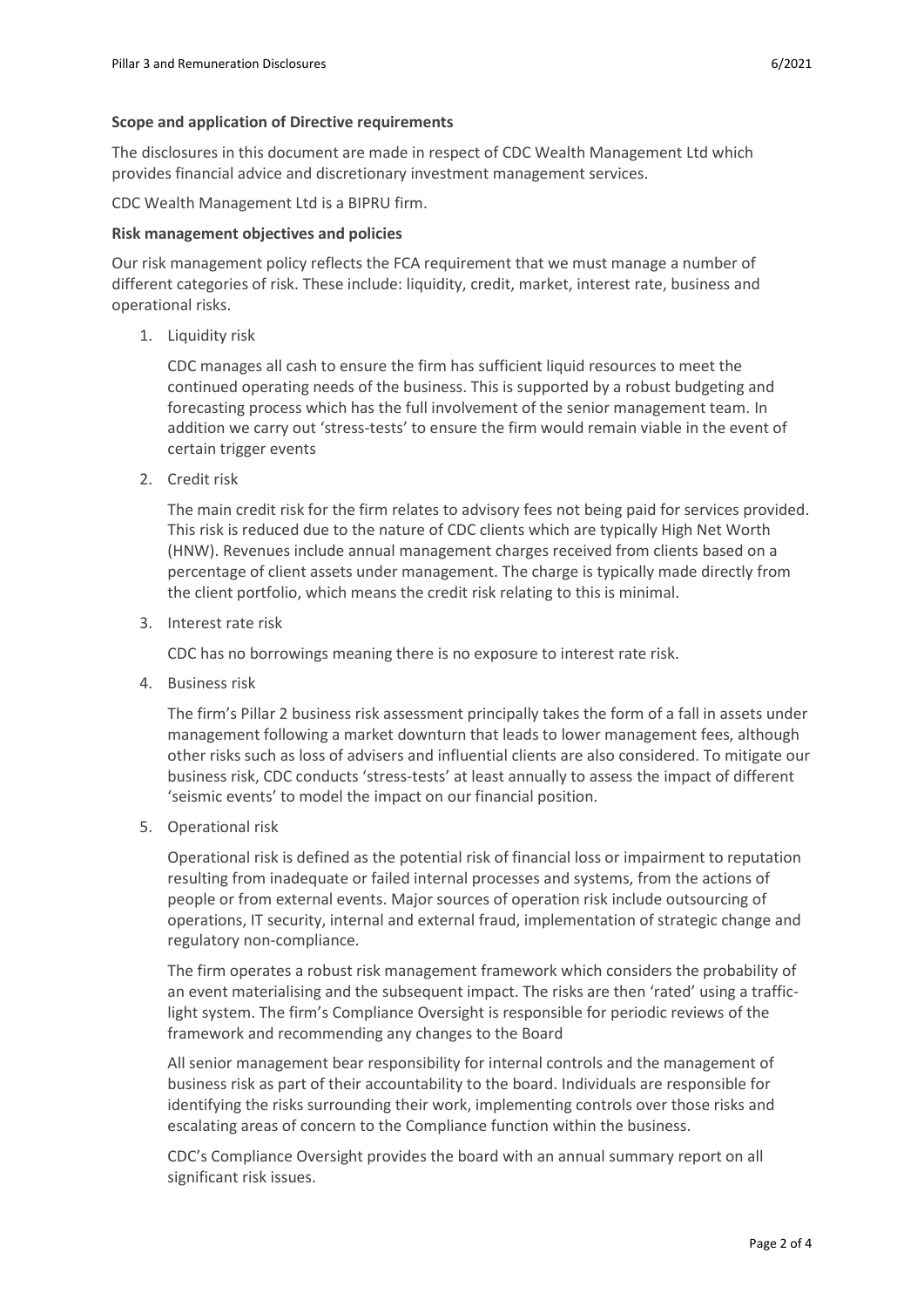#### 6. Other risks

CDC deliberately operates a simple business model. Accordingly, many of the specific risks identified by the FCA do not apply.

#### **Capital resources**

#### Pillar 1 requirement

In accordance with GENPRU 2.1.45R (calculation of variable capital requirement for a BIPRU firm), our capital requirement has been determined as being our fixed overhead requirement and not the sum of our credit risk capital requirement and our market risk capital requirement.

The Pillar 1 capital requirement for CDC Wealth Management Ltd was £247623 as at 1<sup>st</sup> May 2021

#### Pillar 2

CDC's overall approach to assessing the adequacy of our internal capital is set out in our ICAAP. The ICAAP process involves an annual consideration of risks to our capital combined with stress testing using scenario analysis. This is augmented with a monthly ICAAP assessment to ensure CDC complies with the baseline requirement(s) and our own self-imposed additional measures.

The level of capital required to cover risks is a function of impact and probability. We assess impact by modelling the changes in our income and expenses caused by various potential trigger events over a 1-year time horizon. Probability is assessed subjectively.

In addition, we have reviewed the outputs of our risk reviews to quantify any risks identified. This has identified a number of potential risks which we have classified against the risk categories contained in GENPRU 1.2.30R and reviewed the guidance in BIPRU 2.2.61-65.

Our Pillar 2 capital requirement, which is our own assessment of the minimum amount of capital that we believe is adequate against the risks identified, has been assessed as no greater than our Pillar 1 requirement as a consequence of the lack of complexity within our business. CDC carries surplus of reserves above the capital resource requirement deemed necessary to cover the risks identified.

## Regulatory capital

The main features of CDC Wealth Management's capital resources for regulatory purposes, as at 31<sup>st</sup> March 2021 are as follows:

| Capital item:                                                                                                                        | £000s           |
|--------------------------------------------------------------------------------------------------------------------------------------|-----------------|
| Tier 1 capital (called up share capital, share premium account,<br>profit and loss account, externally verified interim net profits) | 409             |
| Total of tier 2 and tier 3 capital (broadly long and short term<br>subordinated loans)                                               | O               |
| Deductions from tier 1 and tier 2 capital                                                                                            | $\cup$          |
| Total capital resources, net of deductions                                                                                           | 40 <sup>c</sup> |

The firm holds regulatory capital in accordance with the Capital Requirements Directive. All such capital is classified as Tier 1 capital and is therefore of the highest quality.